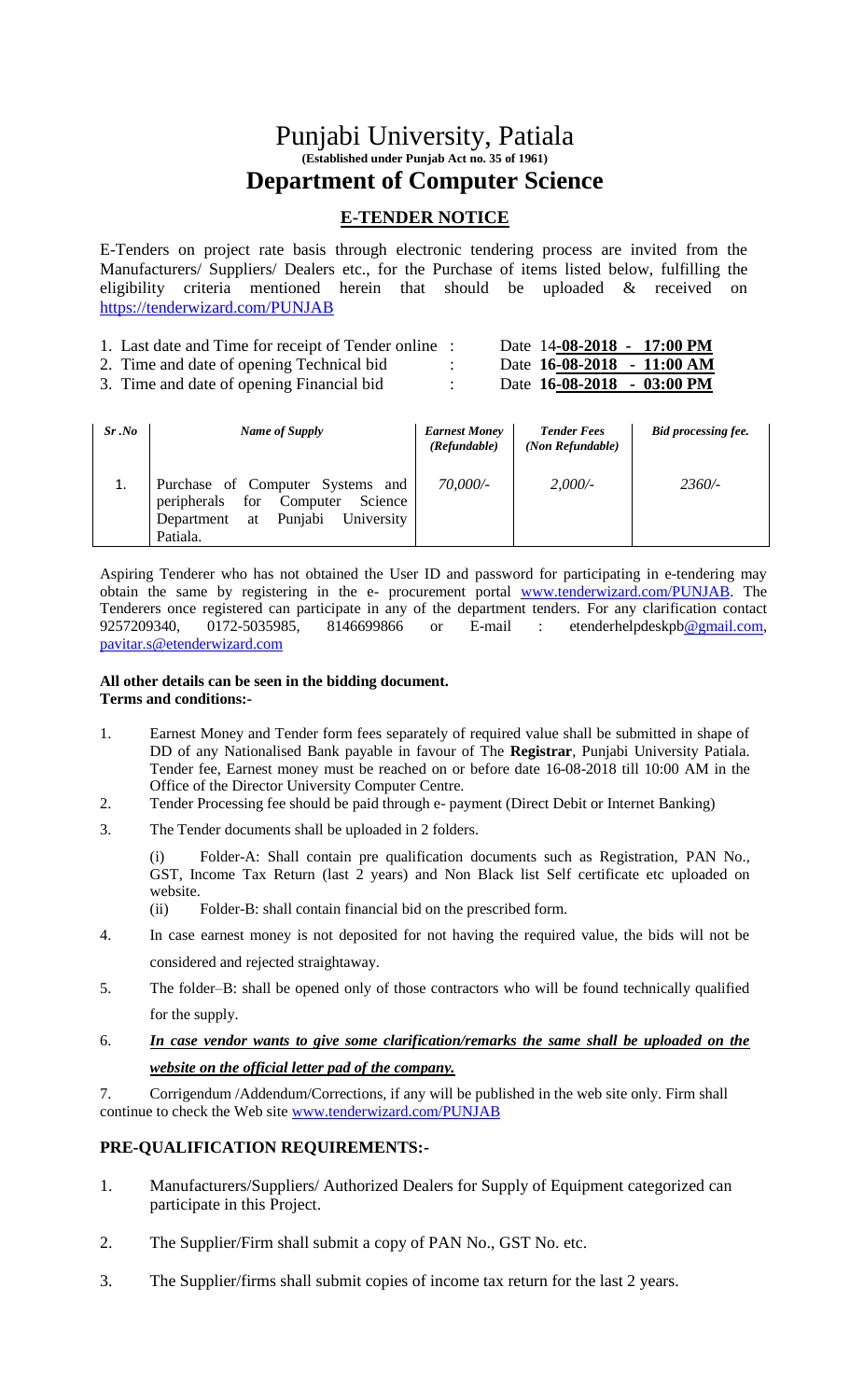4. The Supplier/firms shall also submit Self certification that they have not been debarred/ blacklisted by any Govt./ Semi Govt. Organization or any Corporation at any stage.

### **DETAILED SPECIFICATIONS**

|                | <b>Product</b>                                                                                                                                                                                                                                                                          | <b>Make</b>         |  |  |
|----------------|-----------------------------------------------------------------------------------------------------------------------------------------------------------------------------------------------------------------------------------------------------------------------------------------|---------------------|--|--|
|                | Laptop - 8th Generation Intel Core i7<br>Processor, Windows 10 Home Plus Single<br>Language (English) 64 bit upgradable through<br>Campus License, 16GB Memory DDR4, 2TB<br>Hard Drive & 128GB Solid State Drive, 4GB<br>Graphics Card, 15.6-inch FHD, Bluetooth<br>Mouse, 3Yr Warranty | Hewlett-Packard(HP) |  |  |
| 1              |                                                                                                                                                                                                                                                                                         | DELL                |  |  |
|                | Laptop - 8th Generation Intel Core i7<br>Processor, Windows 10 Home Plus Single<br>Language (English) 64 bit upgradable through<br>Campus License, 16GB Memory DDR4, 2TB<br>Hard Drive, 4GB Graphics Card, 15.6-inch<br>FHD, Bluetooth Mouse, 3Yr Warranty                              | Hewlett-Packard(HP) |  |  |
| $\overline{2}$ |                                                                                                                                                                                                                                                                                         | DELL                |  |  |
| 3              | 4GB DDR4 Memory (RAM) for Desktop                                                                                                                                                                                                                                                       |                     |  |  |
|                | Desktop - 7th Generation Intel Core i3<br>Processor, Windows 10 Home Single<br>Language (English) 64 bit, 4GB RAM DDR4,<br>1TB Hard Drive & 19.5 inch Monitor, USB<br>Mouse & Keyboard, 5Yr Warranty                                                                                    | Hewlett-Packard(HP) |  |  |
| $\overline{4}$ |                                                                                                                                                                                                                                                                                         | DELL                |  |  |
|                |                                                                                                                                                                                                                                                                                         | Lenovo              |  |  |
| 5              | Monochrome Laser Printer, Print Speed 11-<br>20ppm, connectivity Hi-speed USB                                                                                                                                                                                                           | HP                  |  |  |
| 6              | Projector - XGA, 3000 lumens, Short Throw,<br>HDMI port, 5Yr Warranty (With Ceiling mount<br>kit, 20m HDMI cable, Iron cage & installation)                                                                                                                                             |                     |  |  |
| $\overline{7}$ | Projector - XGA, 2700 lumens, DLP<br>Technology, HDMI Type A, Contrast ratio<br>20,000:1, 5Yr Warranty (With Ceiling mount<br>kit, 20m HDMI cable, Iron cage & installation)                                                                                                            |                     |  |  |

### **Terms and Conditions:-**

- 1. Prices should be inclusive of all taxes and levies in INR, FOR Punjabi University Patiala.
- 2. Payment will be released on successful installation and commissioning.
- 3. All items to be supplied must be branded and shall be amply supported onsite directly by OEM. All RMA, shall be in name of Punjabi University, Patiala.
- 4. OEM shall be responsible for onsite training / deployment / configuration etc.
- 5. The material is to be made available/ installed within two weeks from date of placing confirmed Purchase Order along with all the bills.
- 6. If there is holiday on the receipt/opening day of the tender, the tender may be received/ opened on the next working day at the same time and at the same place.
- 7. The Purchase Committee reserves the right to reject the tender without assigning any reason before/after opening of the tenders and the tenderers shall have no right or any claim what so ever for the same on this account.
- 8. University reserves the right to increase/ decrease the quantity of items. The order for quantity of different items can be increased or decreased. The Suppliers/ Tenderers shall